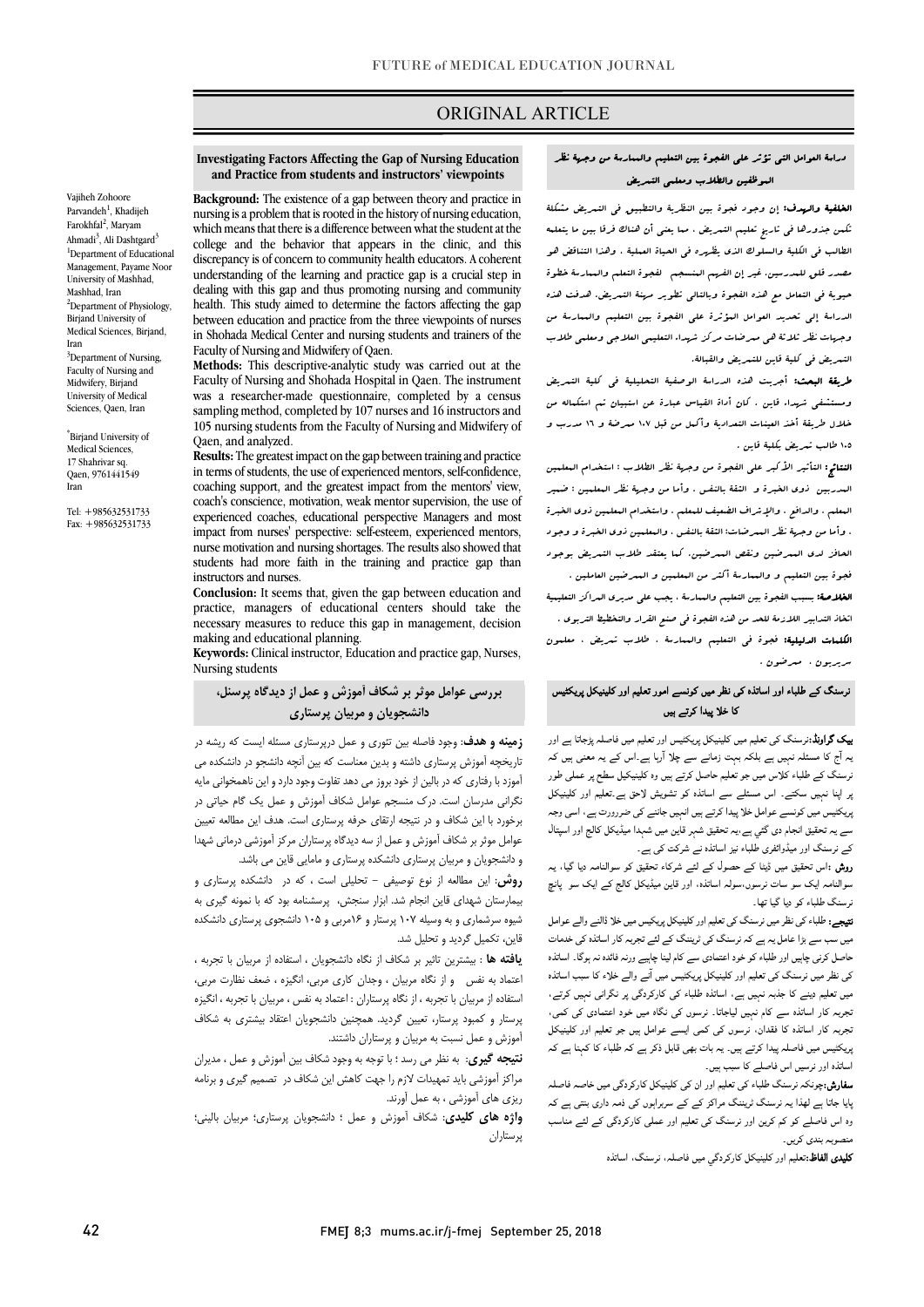### **INTRODUCTION**

In Iran, undergraduate nursing education is the basis for professional nurse education. The public nurses should examine and identify the health status, and coordinate the cares in different areas for the individual, family, and society. Nursing is a science and practice-based discipline, and clinical internships play a major role in the development of nursing skills in the psychomotor domain (1).

Clinical learning is an important part of the learning process in many medical sciences, including nursing, in which the students interact with the environment, and apply the learned concepts in practice (2,3).

Training in clinical settings provides students with opportunities to experience nursing in the real world and apply theoretical knowledge in practice (4,5). Any problem in this area will affect the efficiency and effectiveness of nursing education (6).

The gap between education and practice is widespread in the nursing profession (7). In the present era, the separation of theory and practice or the gap between education and clinical services is one of the most fundamental challenges and one of the most important issues related to nursing and the health system. That is, what is taught in the classroom is different from the services offered at the bedside (8).

The separation or gap between theoretical science and clinical care can be defined as a mismatch between what nursing students learn in the classroom and what they experience in a clinical setting (9).

As a practical profession, nursing requires training based on a theoretical framework that allows students to learn the clinical skills that are essential for the care of patients (10).

However, many studies confirm that today the knowledge provided in the classroom is different from the clinical care (11) and there is a relatively deep gap in the educational process of nursing and midwifery and the clinical performance of the students (12). According to Elahi (2014), studies in Iran suggest that theoretical training is not practical (11). Also, Azimi (12) has stated that existing clinical education does not provide the student with the ability to express clinical skills. Nursing leaders claim that there are a large number of nursing graduates who are theoretically competent but lack any clinical skills (11).

Although nursing theories have been studied for many decades and many theories have been developed in this regard, there is still a real gap between theory and clinical education (13).

As Bandal stated for the first time in 1976, "The educators teach people who are skilled on paper, rather than practice and what students learn in theory, is far from what they really do in practice." (9).

Rogers stated in 1986 that knowledge transfer from class to practical application is affected by three factors: teacher, student, and curriculum. Disruption in either of these cases could lead to a gap between theory and practice (14).

Researchers have concluded that methods for preparing nursing students for college-to-hospital transition have been unsuccessful. Also, one of the reasons that students' caregiving at the clinics is different from theoretical training

 for postgraduate education. Given the age of the explosion of information, this vacuum is predicted to deepen each day. (8). is the emphasis on the acquisition of theoretical knowledge

 Nursing students understand the gap between theory and practice more than other groups. Because they are unter the direction of the ideal and scientific training of the coaches. On the other hand, they are faced with routine practices of clinical nurses that are different from theoretical lessons (15). Current developments in the educational system financial constraints, should maintain and improve its educational performance (13). The coherent understanding of the components and factors of the gap between teaching and practice is a vital step in dealing with it (7). Since nursing health, the gap between theory and practice has also the same impact. Nursing is a discipline that combines knowledge and practice. These two cannot be separated from each other and any change in nursing practice should practice more than other groups. Because they are under the suggest that higher education while considering the existing plays an important role in promoting health and standards of be started by changing educational programs (16).

 The gap between the theory and practice has negative effects on students as well; they are unable to adapt themselves to conditions due to the conflicts between faculty expectations and the realities of the workplace. Therefore, they will be disability, depression, anxiety, and insecurity due to lack of efficiency in the workplace and ultimately leaving the profession (9). afflicted with mental and physical problems including feeling

 The most important issue is that the existence of the gap the health of patients. Identifying the factors affecting it and recognizing the weaknesses and strengths in this area can improve the nursing profession (13). between theoretical education and clinical care can endanger

 Given the aforementioned reasons, frequent observations of admission to a difference (gap) between what is said in the classes (training) and what is done in the patient's bedside (practice), this study was conducted. It aimed to identify the reasons why the teachings are not applicable and what writers and other educators, and the student's own solutions can be found to reduce this gap.

 The aim of this study was to determine the factors affecting the gap between education and practice from three perspectives of nurses in Shohada Medical Research & Training Center and nursing students and educators of the semester of 2017. Faculty of Nursing and Midwifery of Qaen in the first

 The data was collected using a researcher-made questionnaire consisting of a demographic section and a specific section related to factors affecting the gap between analysis was done with SPSS version 22. j education and practice based on the Likert scale. Data

## **METHODS**

 This is a descriptive-analytic study that investigates the from the viewpoint of nursing students of faculty and instructors and nursing staff of Shohada Medical Research & Training Center. factors affecting the gap between education and practice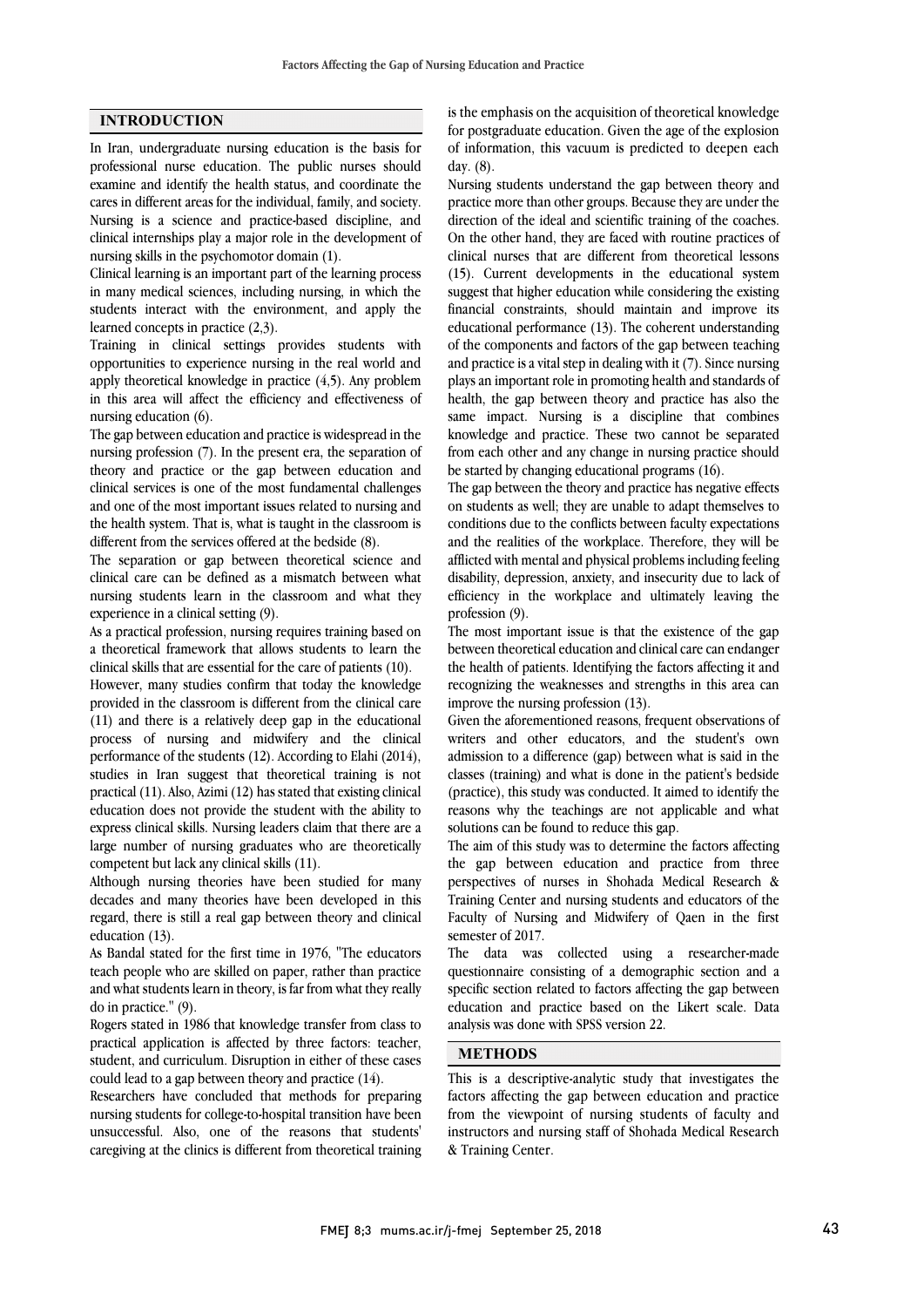nursing students and 16 instructors participated in the study. Sampling was done by census method and 107 nurses, 105 Inclusion criteria:

 For students: They must agree to participate in the study. They must be a Nursing student at the Faculty of Nursing and semester of internship at Shohada Medical Research & Midwifery of Qaen in the first semester 2017. At least one Training Center.

 For staff: They must agree to participate in the study. They must be a member of the medical staff of Shohada hospital. For educators: They must agree to participate in the study. They must be selected as trainee instructors.

 The data was collected using a researcher-made questionnaire consisting of a demographic section and a specific section related to the factors affecting the gap between education and practice.

 A specific section was developed based on the Likert scale. For content validity, questionnaires were presented to ten professors of Qaen Faculty of Nursing, and their views were applied. Furthermore, the validity of the questionnaire was confirmed by exploratory factor analysis after the distribution and gathering and entering of data.

 To test the reliability of the tool, the retest method was used and  $(r = 0.85)$  was determined which was acceptable. Then, for analyzing the data using SPSS version 22, first Kolmogorov Spironov test was performed to determine the ANOVA and t-test were used. Then, for measuring the relationship between demographic variables and questions, Kolmogorov-Smirnov test was performed for each question. Because it was abnormal, Kruskal-Wallis and Mann-Whitney j normality of the whole questions, which was normal and U tests were used for analysis.

### **RESULTS**

 The findings showed that all of the students believed there and nursing students felt the most gaps. Table1 shows these was a significant gap between nursing education and practice results.

 $\overline{\phantom{0}}$ 

| Table 1. The extent of education and practice gap<br>from the viewpoint of the three groups of nurses,<br>students, and nursing educators |               |                    |
|-------------------------------------------------------------------------------------------------------------------------------------------|---------------|--------------------|
| Group                                                                                                                                     | <b>Number</b> | Mean (SD)          |
| <b>Students</b>                                                                                                                           | 105           | $109.46(10\pm13)$  |
| <b>Nurses</b>                                                                                                                             | 16            | 146.12 $(16\pm79)$ |
| Educators                                                                                                                                 | 107           | $121.75(14\pm36)$  |

 The highest effects on the gap between training and practice  $\frac{1}{2}$  method by concerns according to these  $\frac{1}{2}$  were as experienced trainers (84%), equipment shortage (82%), And the least impact were the comprehensive theory before internship (66%), imitating the higher-level students (70%), the encouragement and punishment of superiors (71%), and<br>the patient's level of knowledge (72 percent) as mentioned by students according to table 2 were as the patient's level of knowledge (72 percent)

 Based on the view of nurses, the factors which have the highest greatest impact on the educational gap and practice

| Table 2. The most effective factors on the gap<br>between teaching and practice from the students'<br>point of view |                     |  |
|---------------------------------------------------------------------------------------------------------------------|---------------------|--|
| <b>Most effective factors</b>                                                                                       | Number (percentage) |  |
| Self Confidence                                                                                                     | 92.4 (88%)          |  |
| Supporting the coaches                                                                                              | 89.25(85%)          |  |
| Use experienced coaches                                                                                             | 88.2 (84%)          |  |
| Lack of equipment                                                                                                   | 86.1(82%)           |  |

 according to table 3 are respectively: confidence (89%), experienced educators (88%), nurse motivation (87%), lack of nurse (86%), interest in Training (85%), head nurse support (84%), untimely non-payments (84%). The least impact was related to accreditation (61%) and health promotion plan (64%).

The factors which have the highest impact on training and practice gap based on educators according to table (4), are respectively: educator's work ethics (91%), Motivation (91%), weakness of coach supervision (87%), lack of use of managers (86%), and the factors which had the least impact was related to health promotion plan (53%) and patient's experienced coaches (86%), educational viewpoints of accreditation (61%).

 Additionally, in measuring the relationship between educational and practical gap, the following items were demographic variables and the factors affecting the significant:

 The relationship between gender and factors affecting the educational and practice gap in students in the lack of using between gender and factors affecting nursing education and practice gap was significant in cases such as gap, lack of supervision of the head nurse, lack of distinction between viewpoints of managers. Also, in examining the relationship between age of nurses and factors affecting educational gap, the role of time, self-confidence, educator's teaching style, staff support by colleagues and weakness of head nursing experienced educators was significant. The relationship good and bad performance, and lack of educational supervisor were significant.

 Results of the study showed that the most effective factor in the gap between the training and practice among students and nurses is the self-confidence factor and work ethics in

| Table 3. The most effective factors on the gap<br>between teaching and practice from nurses<br>'viewpoints |                        |  |
|------------------------------------------------------------------------------------------------------------|------------------------|--|
| <b>Most effective factors</b>                                                                              | Frequency (percentage) |  |
| Self Confidence                                                                                            | 95.23 (89%)            |  |
| Using experienced coaches                                                                                  | 94.16 (88%)            |  |
| Nurse motivation                                                                                           | 93.09 (87%)            |  |
| Nurse shortage                                                                                             | 92.02(86%)             |  |
| Interest in teaching                                                                                       | 90.95 (85%)            |  |
| Support from the head nurse                                                                                | 89.88 (84%)            |  |
| Lack of timely payments                                                                                    | 89.88 (84%)            |  |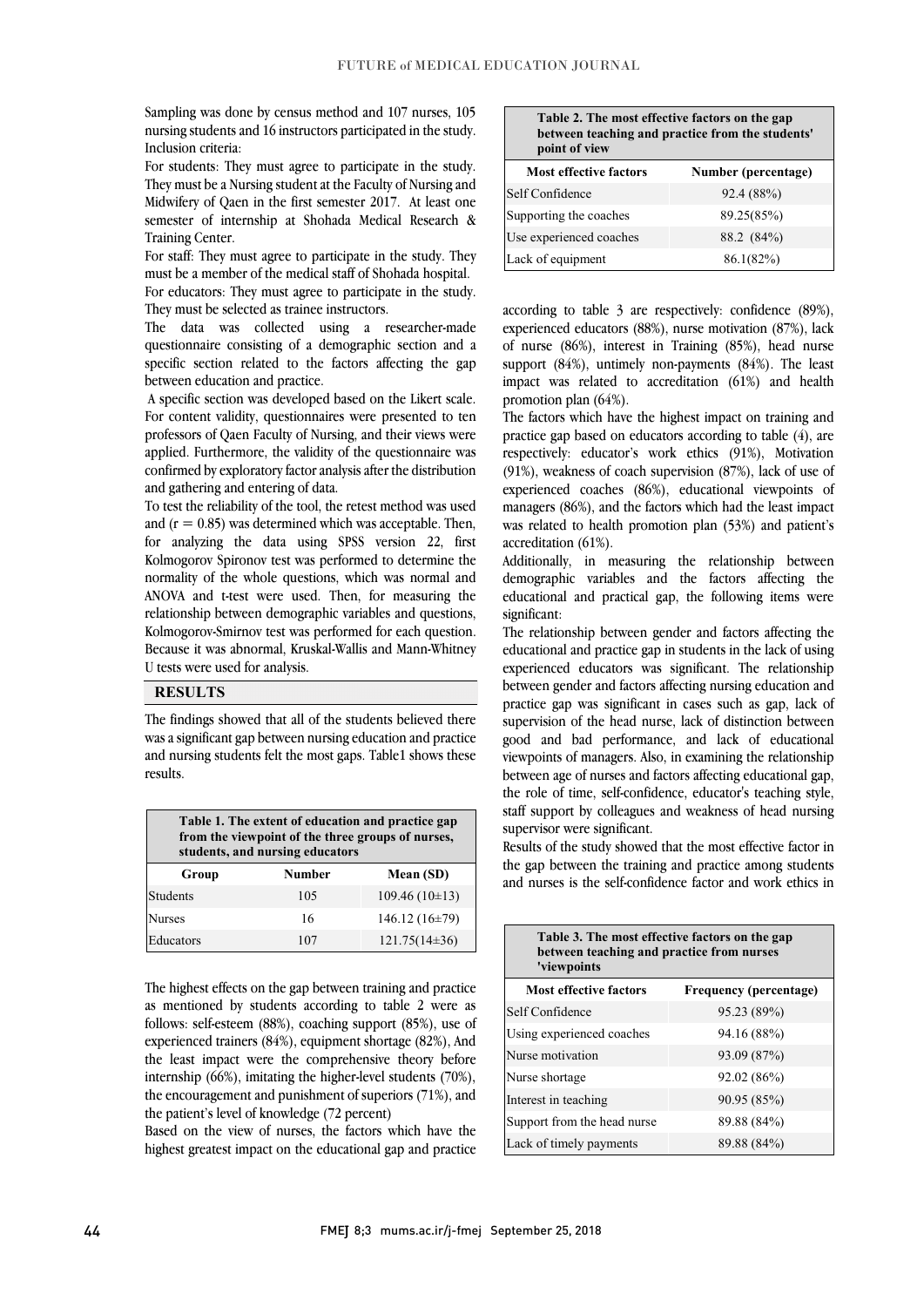| Table 4. The most effective factors on training and<br>practice gaps from coaches' point of view |                               |  |
|--------------------------------------------------------------------------------------------------|-------------------------------|--|
| <b>Most effective factors</b>                                                                    | <b>Frequency (percentage)</b> |  |
| Educator's work ethics                                                                           | 14.56 (91%)                   |  |
| Motivation                                                                                       | 14.56 (91%)                   |  |
| Weak supervisor supervision                                                                      | 13.92 (87%)                   |  |
| Lack of experienced coaches                                                                      | 13.76 (86%)                   |  |
| Educational view of managers                                                                     | 13.76 (86%)                   |  |

educators. These findings were similar to Mehrabian et al's study (13). They considered the role of nurse's selfconfidence and his support by the head nurse as factors influencing the adaptation of theoretical knowledge and clinical care. The results were also consistent with the study of Khodayi et al. (9) and Kerman Saravi (16). According to Khodayi et al. (9), the most important strategy to reduce the gap between theory and practice is to use qualified instructors. He defined qualified as having the power to integrate theoretical knowledge and clinical practice. In his qualitative study, Kerman Saravi (16) emphasized the instructor's role in promoting the educational system. He stated that the improper teaching method of educators is one of the most important barriers to theoretical and clinical education.

In order to illustrate the educators' viewpoints, the research results were found consistent with the results of Joe Carlot (17) and Khodayi et al. (9). Joe Carlot (17) stated in his research that all of the interviewees felt that there was a gap between the theory and practice and the lack of clinical facilities, the lack of cooperation between clinical centers and educational institutions, and the role of mentor as factors influencing the gap between theory and practice. However, these results were different from those of Mohammad Ali Hosseini et al. (16) because he concluded in a review study that there should be a gap between theory and practice, because if this gap does not exist then it can no longer be called theory, and it is in fact practice (18).

The results of the present study and similar studies all refer to one essential point which is the gap between theory and practice in nursing. Although the factors affecting this gap from the point of view of students, nurses and nursing educators are different in some cases, they all have a common point, and this is the existence of this gap between theory and practice.

It seems that factors that have a significant and effective role in this educational gap have not been seriously considered in nursing, including the lack of self-confidence that had the highest percentage both from the point of view of students and the personnel. Self-confidence is defined as the individual's confidence in his or her ability and competence, in which case arrangements must be made, and nursing educators should try to update their nursing knowledge first and, on the other hand, by using mixed methods instead of

 Instructional such as social cognitive theory attempt to increase self-confidence, self-efficacy, and motivation of students. In order to have such effective and useful training, it is necessary to have experienced and knowledgeable trainers who, in addition to having a strong academic resume in particular, the control and monitoring aspects, have a proper clinical performance as well. These things should be taken into consideration when hiring instructors. traditional methods and timely use of educational theories and complete familiarity with the principles of management,

In the other hand, the results of this study and other studies<br>indicate that the lack of facilities and equipment are also factors that influence this educational gap. The therapeutic techniques are process-oriented. In other words, it is a step- by-step and regular process. It is clear that the absence of a there must be a balance between the available facilities and what the student learns at the center of clinical skills in the college. It should be kept in mind that the lack of facilities is not merely equipment, in most cases, the shortage of between education and practice. Failure to observe the standard nurse distribution of the patient in the educational centers and the assigning the written and office work to the nurses, in addition to nursing care, has also led to the increasing deepening of the gap. On the other hand, the results of this study and other studies device and equipment will disrupt this process; therefore, manpower is an effective factor that results in the gap

#### **DISCUSSION**

 It seems that changing the views of health managers is essential and they should strengthen their educational trainers, increasing monitoring and control, take a step to reduce the gap between education and practice. In order to improve nursing profession and society health, students must be trained to have high knowledge and self-confidence non-scientific routines and inappropriate methods in departments, use scientific principles in for taking care of the patients and in this regard, they must be supported by their managers. outlook and, by eliminating deficiencies, attracting qualified in their future career, and instead of using traditional and

 it was conducted at a faculty and a training center. Apparently, if it was done simultaneously in several faculties and hospitals, we would have achieved wider results. It should be noted that the limitations in this study were that

## **ACKNOWLEDGEMENT**

 of Nursing and Midwifery of Shohada Medical Research & Training Center for their sincere cooperation. The authors thank the professors and the staffs of the faculty

 **Financial support:** This research was registered at Payame Noor University of Mashhad (No. 41774). Therefore, the authors appreciate the university's research assistants.

 **Conflict of interest:** The authors state that there is no conflict of interest.